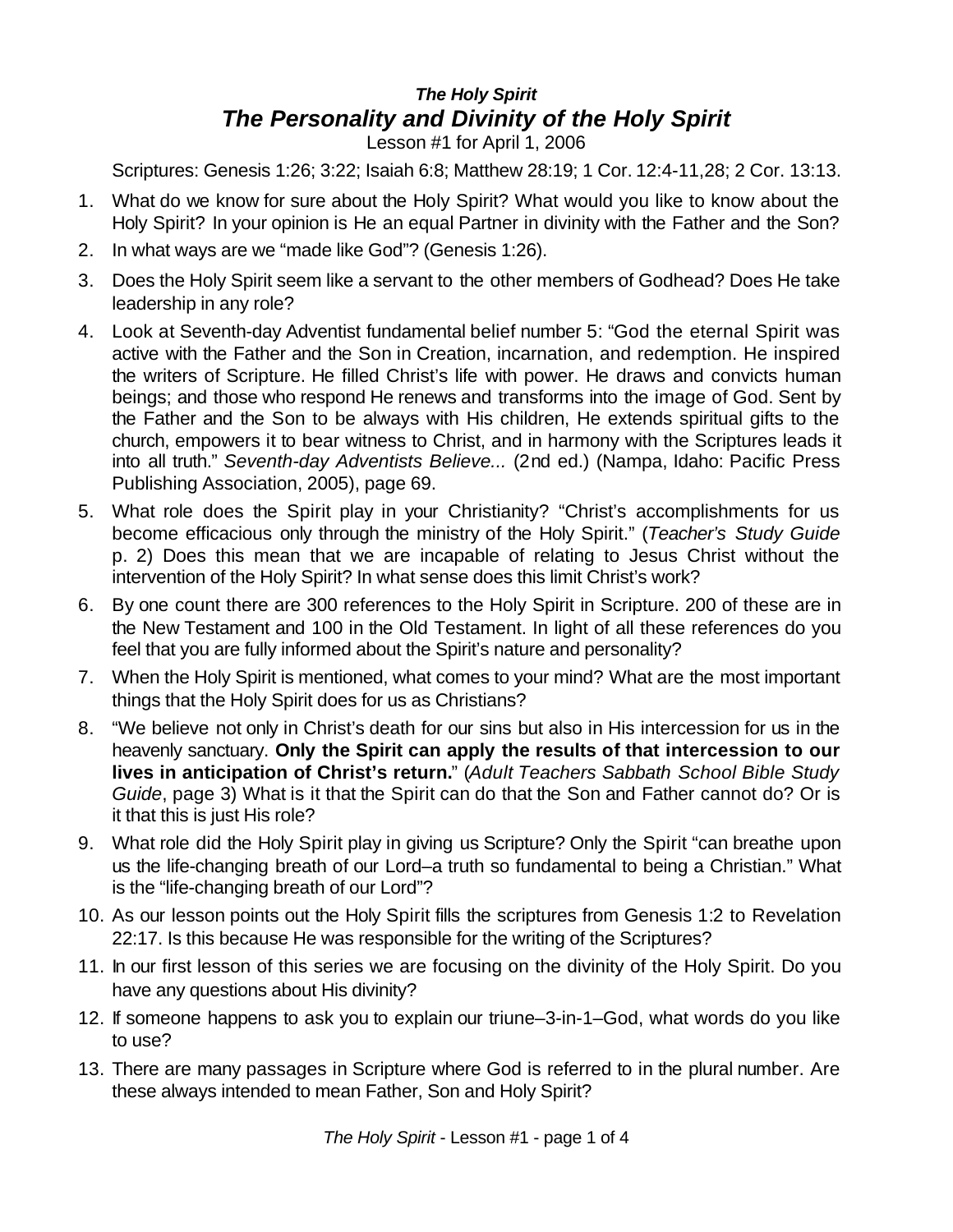14. "I am instructed to say, The sentiments of those who are searching for advanced scientific ideas are not to be trusted. Such representations as the following are made: "The Father is as the light invisible: the Son is as the light embodied; the Spirit is the light shed abroad." "The Father is like the dew, invisible vapor; the Son is like the dew gathered in beauteous form; the Spirit is like the dew fallen to the seat of life." Another representation: "The Father is like the invisible vapor; the Son is like the leaden cloud; the Spirit is rain fallen and working in refreshing power." {Ev 614.1}

All these spiritualistic representations are simply nothingness. They are imperfect, untrue. They weaken and diminish the Majesty which no earthy likeness can be compared to. God cannot be compared with the things His hands have made. These are mere earthly things, suffering under the curse of God because of the sins of man. The Father cannot be described by the things of earth. The Father is all the fullness of the Godhead bodily, and is invisible to mortal sight. {Ev 614.2}

The Son is all the fullness of the Godhead manifested. The Word of God declares Him to be "the express image of His person." "God so loved the world, that He gave His only-begotten Son, that whosoever believeth in Him should not perish, but have [615] everlasting life." Here is shown the personality of the Father. {Ev 614.3}

**The Comforter that Christ promised to send after He ascended to heaven, is the Spirit in all the fullness of the Godhead, making manifest the power of divine grace to all who receive and believe in Christ as a personal Saviour.** There are three living persons of the heavenly trio; in the name of these three great powers–the Father, the Son, and the Holy Spirit–those who receive Christ by living faith are baptized, and these powers will co-operate with the obedient subjects of heaven in their efforts to live the new life in Christ.– *Special Testimonies, Series B*, No. 7, pp. 62, 63. (1905) {Ev 615.1}

- 15. "The Holy Spirit, eternal, omniscient, omnipotent, and omnipresent, is a coequal member of the triune Godhead. He possesses personality, has an infinite capacity to communicate, and operates in total unity with the Father and the Son." (Teacher's Intro p. 7,8) Do you agree with this statement? Do you have any questions about it?
- 16. There have been a lot of arguments down through the years about the divinity of Christ. Have there been any arguments about the Holy Spirit?
- 17. Look at the passages which are used to describe the plurality of the Godhead: Genesis 1:26; 3:22; 11:7; Isaiah 6:8; John 1:1-3; 8:58. None of these passages are speaking specifically about divinity or about the role of the Holy Spirit. Is it fair to use them in this way?
- 18. Many people and many church groups think of the Holy Spirit as some kind of force or power. Is it very important to recognize that the Holy Spirit is a person?
- 19. Look at some of the things that the Holy Spirit is described as doing in Scripture: the Spirit of God moved over the face of the waters. (Genesis 1:2) the Holy Spirit caused Mary to conceive Jesus. (Matthew 1:20). We are baptized in the name of Father, Son, and Holy Spirit. (Matthew 28:19). Jesus promises when He leaves to send another Helper just like Himself. (John 14:16). Peter said that Ananias and Sapphira lied directly to the Holy Spirit. This led to their death. Paul says (Romans 8:11) that the Holy Spirit raised Jesus to life and will raise you also. The Spirit searches and knows the deep things of God and knows everything about God. (1 Corinthians 2:10,11). The Spirit appears to be able to open to us an understanding of God and of Scriptures and thus transform our lives (2 Corinthians 3:17,18). The Holy Spirit is associated with truth (John 16:13), life (Romans 8:2), and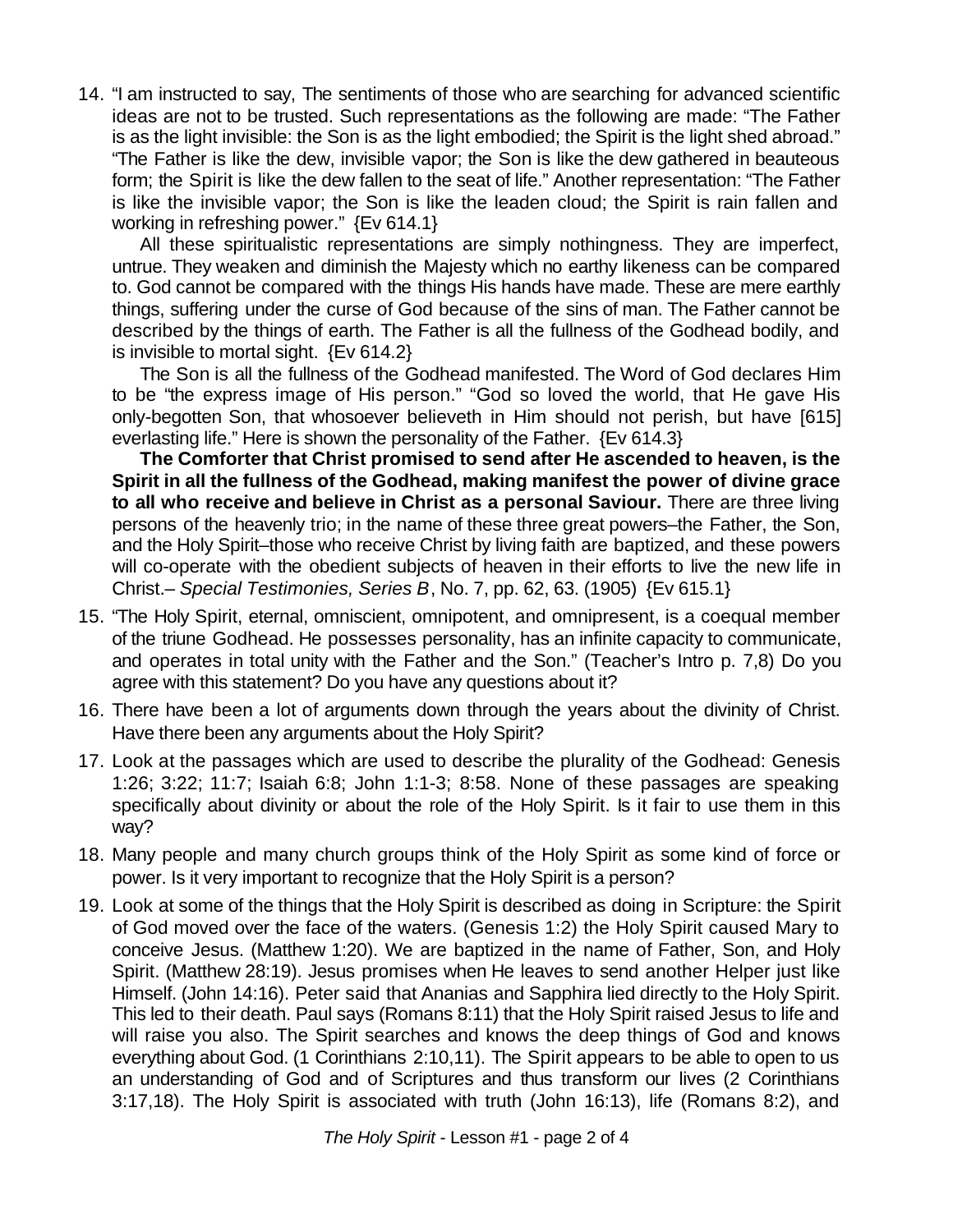omnipotence (1 Corinthians 2:10,11).

- 20. Why do you think Jesus says that blasphemy spoken against the Holy Spirit cannot be forgiven? (Matthew 12:31,32).
- 21. John repeatedly refers to the Holy Spirit using pronouns such as He, who, and whom in John 14-16. This in spite of the fact that the word for Spirit in Greek is neuter. Is this type of secondary evidence convincing in your mind? Why or why not?
- 22. "Christ's frequent reference to the Holy Spirit as "he," "who," and "whom" in John chapters 14-16, plainly attests to the personal identity of the Holy Spirit, and precludes the notion that the Spirit is a mere effluence or exalted outshining, from the Godhead. Jesus declared that the Spirit would *dwell* in the believer (John 14:16, 17), would *guide* seekers into all truth (16:13), would *teach* all things (14:26), would *serve* as the Comforter (14:26, KJV), would *speak* and *remind* believers of Christ's words (14:26), would *testify* of Christ (15:26), would *convince* and *convict* human minds (16:7,8), and would *show*things to come in conjunction with an expanding revelation of Christ (16:13-15). These are not the attributes and actions of an impersonal force, but of an intelligent, volitional Being." (*Adult Teachers Sabbath School Bible Study Guide*, page 9)
- 23. One important thing that we need to recognize in this series of lessons is that the Holy Spirit is not a power or force that we can use but rather a divine being that would like to work with and use us. Are we ready to be used by Him? What would that mean and what would the consequences be?
- 24. Peter in Acts 5:3,4 equates the "Holy Ghost" with "God". This again is an incidental cross reference. What weight should such statements have?
- 25. What is the role of the Holy Spirit in giving spiritual gifts? (1 Corinthians 12:4-11,28).
- 26. "How do we know the Holy Spirit is a divine, personal Being, as are the Father and the Son? Why is it important to believe this?" (*Adult Teachers Sabbath School Bible Study Guide*, page 11)
- 27. "Our views on the Holy Spirit stem from the concept of the Trinity as a unity of Three coeternal Beings. Most Christian denominations believe that this is true. What evidence for this belief do we have in the Bible?" (*ibid* p. 11)
- 28. "Why do some people, both Christians and non-Christians, find the Trinity concept difficult to understand and believe in? Do you find it difficult? If so, why? How do you resolve your difficulties, and how would you explain the Trinity concept to others who may not believe or accept it?" (*ibid* p. 11)
- 29. "Why is the idea of the Holy Spirit as an impersonal force attractive to some people? What evidence does the Bible give us that this view is incorrect? How might our own way of speaking about the Holy Spirit contribute to the confusion? (*ibid* p. 11)
- 30. What evidence is found in the Old Testament of the plural nature of God? How does the Old Testament stress that there is only one God? Why do these two concepts not contradict each other?" (*ibid* page 11)
- 31. There are a few passages in Scripture where the name's Father, Son and Holy Spirit are associated. (2 Corinthians 13:14; Matthew 28:19). Why doesn't our lessen study guide mentioned 1 John 5:7,8?
- 32. There are other evidences in Scripture that the Holy Spirit is a person. He has **a distinct**